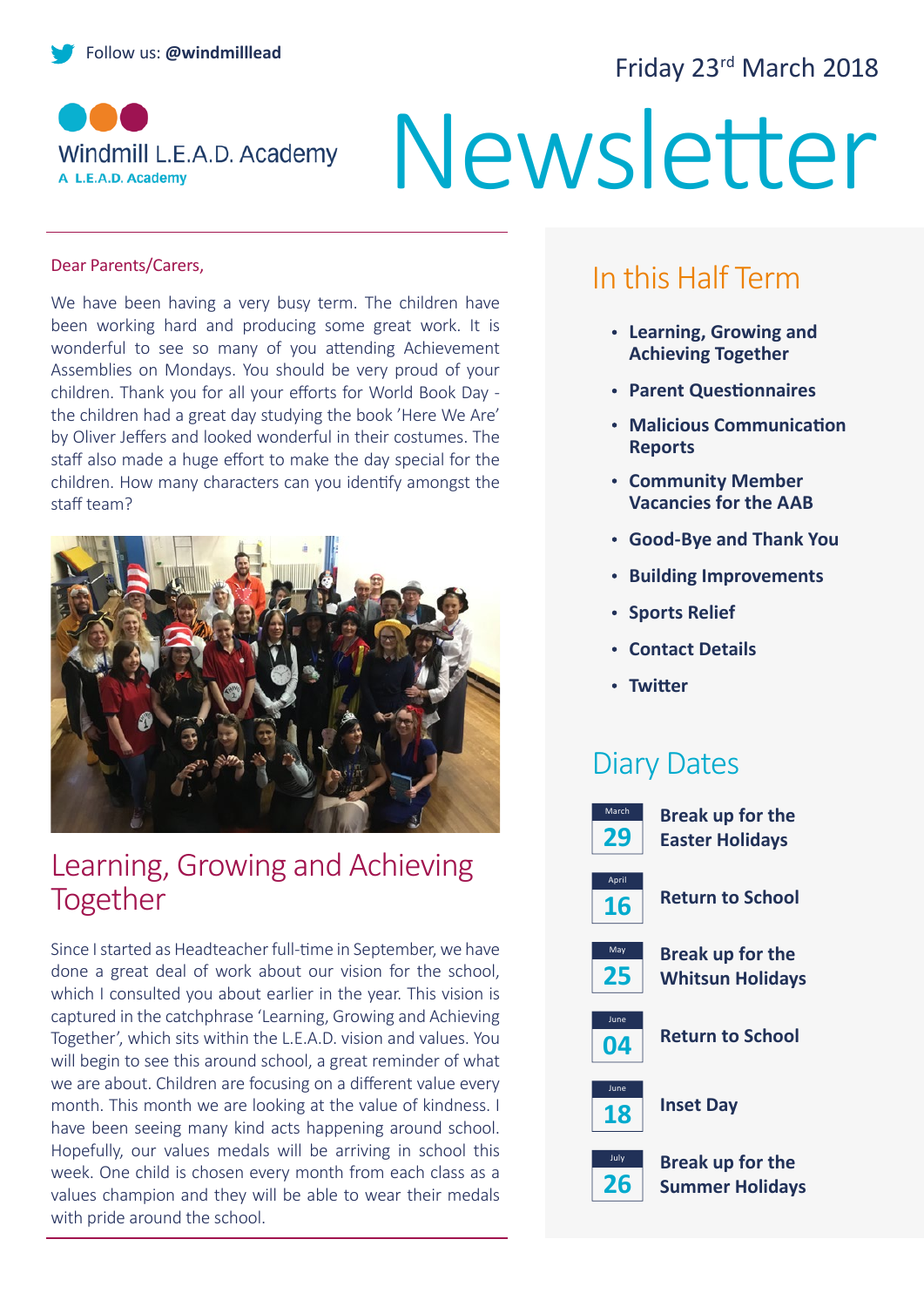# Parent/Carer Questionnaire

Many thanks to everyone who took the time to complete the parent questionnaires. It was very pleasing to see such high percentages of parents/ carers that are happy with how the school is running.

Having studied the results, I have reflected on how we can further improve. So, I have attached a leaflet to this newsletter about bullying for your information. We always take bullying extremely seriously and will work very closely with you to resolve any issues. Children are presently completing a questionnaire about bullying which we will be analysing carefully. Please do not hesitate to see your child's class teacher if you are worried about any issues.

There is also an online questionnaire that you can access about the school. We ask if you could please spare ten minutes to complete the questionnaire by visiting **http://survey.gl-assessment.co.uk/s/4GGF6/** and logging on using the password, **WLA14789parent.**

| <b>Question</b>                                                                 | <b>Strongly Agree</b><br>and Agree | <b>Disagree and</b><br><b>Strongly Disagree</b> |
|---------------------------------------------------------------------------------|------------------------------------|-------------------------------------------------|
| 1. My child enjoys school                                                       | 98%                                | 2%                                              |
| 2. My child feels safe at school                                                | 95%                                | 5%                                              |
| 3. My child makes good progress at school                                       | 100%                               | 0%                                              |
| 4. My child is well looked after at school                                      | 96%                                | 4%                                              |
| 5. My child is well taught at school                                            | 100%                               | 0%                                              |
| 6. My child receives the appropriate<br>homework for their age                  | 95%                                | 5%                                              |
| 7. The school makes sure it's pupils are well<br>behaved                        | 97%                                | 3%                                              |
| 8. The school deal effectively with bullying                                    | 91%                                | 9%                                              |
| 9. The school is well led and managed                                           | 97%                                | 3%                                              |
| 10. The school responds well to any<br>concerns I raise                         | 93%                                | 7%                                              |
| 11. I receive valuable information from the<br>school about my child's progress | 97%                                | 3%                                              |
| 12. The school is improving                                                     | 98%                                | 2%                                              |
| 13. I would recommend this school to<br>another parent                          | 97%                                | 3%                                              |



We value **your voice** and would like you to join us on our journey of improvement.